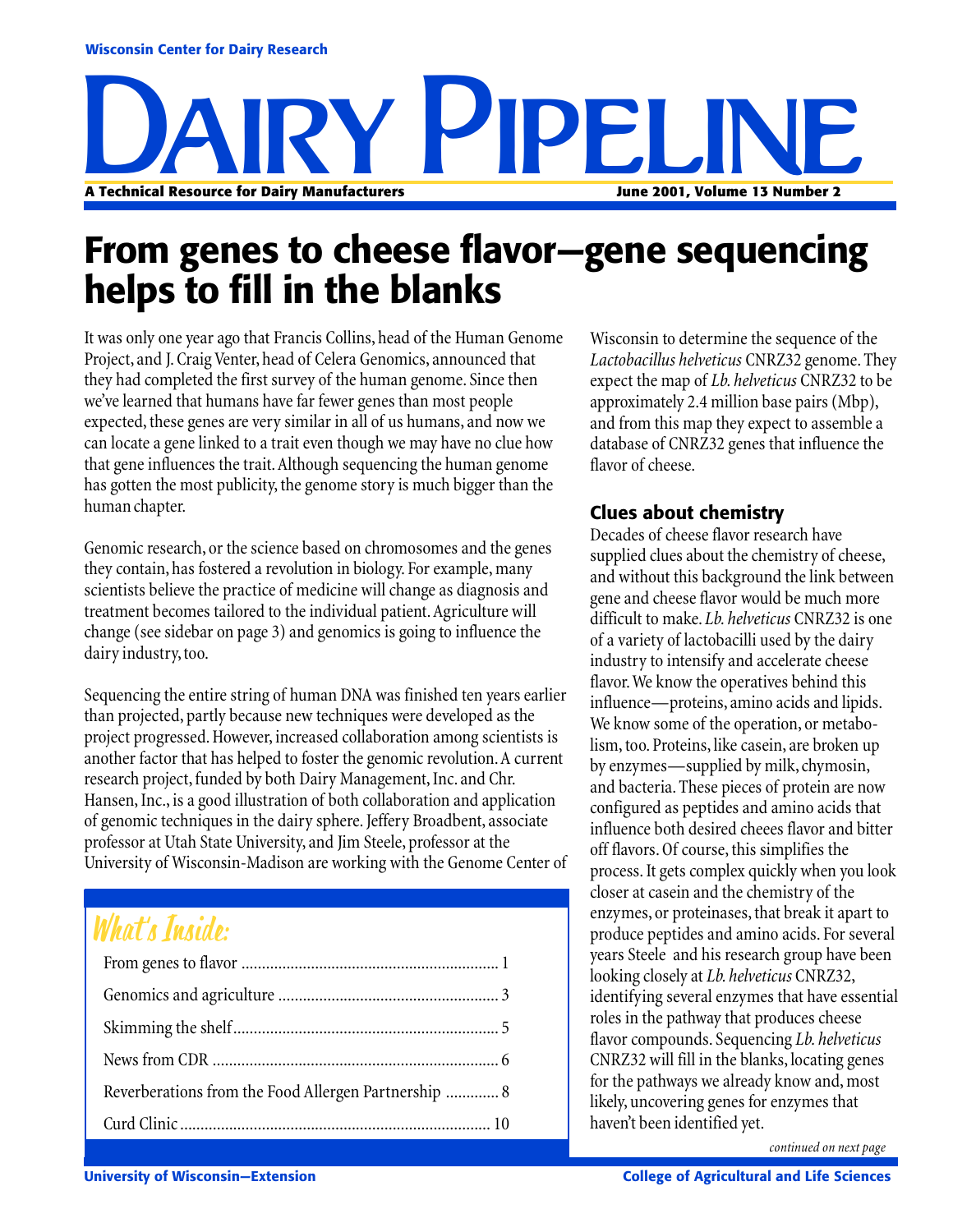Jeff Broadbent explains that following the trail from enzyme to gene in the past was slow and tedious. "Fishing out a gene of interest can be laborious. Even more frustrating is when we know the gene is there, we know it is active, but we can't find it."

Jeff Broadbent explains that following the trail from enzyme to gene in the past was slow and tedious. "Fishing out a gene of interest can be laborious. Even more frustrating is when we know the gene is there, we know it is active, but we can't find it." Now, new tools and techniques allow him to organize and identify the sequence of genes with a laptop computer.

#### **From gene to cheese**

So how will sequencing the CNRZ32 gene lead us to information about cheese flavor? When scientists track the relationship between genotype and phenotype, or the genetic code and the physical trait the code produces, they rely heavily on past research, particularly model organisms that have powerful sets of data behind them. For example, in the plant world *Arabidopsis thaliana*, a member of the mustard family, has been the poster child for plants and the focus of botanists all over the world as they worked to sequence and decode its genes. *Haemophilus influenzae* is the star in the world of bacteria.



*An electron microscopy photo of Lb. helveticus CNRZ32, courtesy of Bill McManus and Utah State University.*

In 1995 it was the first independent organism sequenced, and this effort opened the door to identifying genes and the beginning of understanding how they work. Now, the Wisconsin Genome Center has already sequenced *Escherichia coli*, strains 0157:H7 and K12 and is working on a dozen other sequencing projects. Because of the earlier genetics work with bacteria, including *H. influenzae,* scientists already know the function of many identified bacterial genes. Thus, by comparing homologous regions (those areas with the same genes arranged in the same order), in newly sequenced organisms they have a road map to follow. They already know where to look for the parts of the gene they are interested in. When Broadbent and Steele put together the map of CNRZ32, they can find these similar regions and follow the map to match them up with the metabolic pathways they want to investigate. For example, they will know where to find the

genes that code for the enzymes involved in the proteolytic breakdown of casein, and then they can design experiments that will show how the pathway contributes to cheese flavor. In the future, they will be able to compare genes in CNRZ32 to other species of Lactobacillus, and perhaps correlate gene action with metabolic pathway and then particular flavor notes.

Broadbent notes that genomics has had, and will continue to have a powerful influence on the way research is done. These days, "It just has to be part of the way we do science."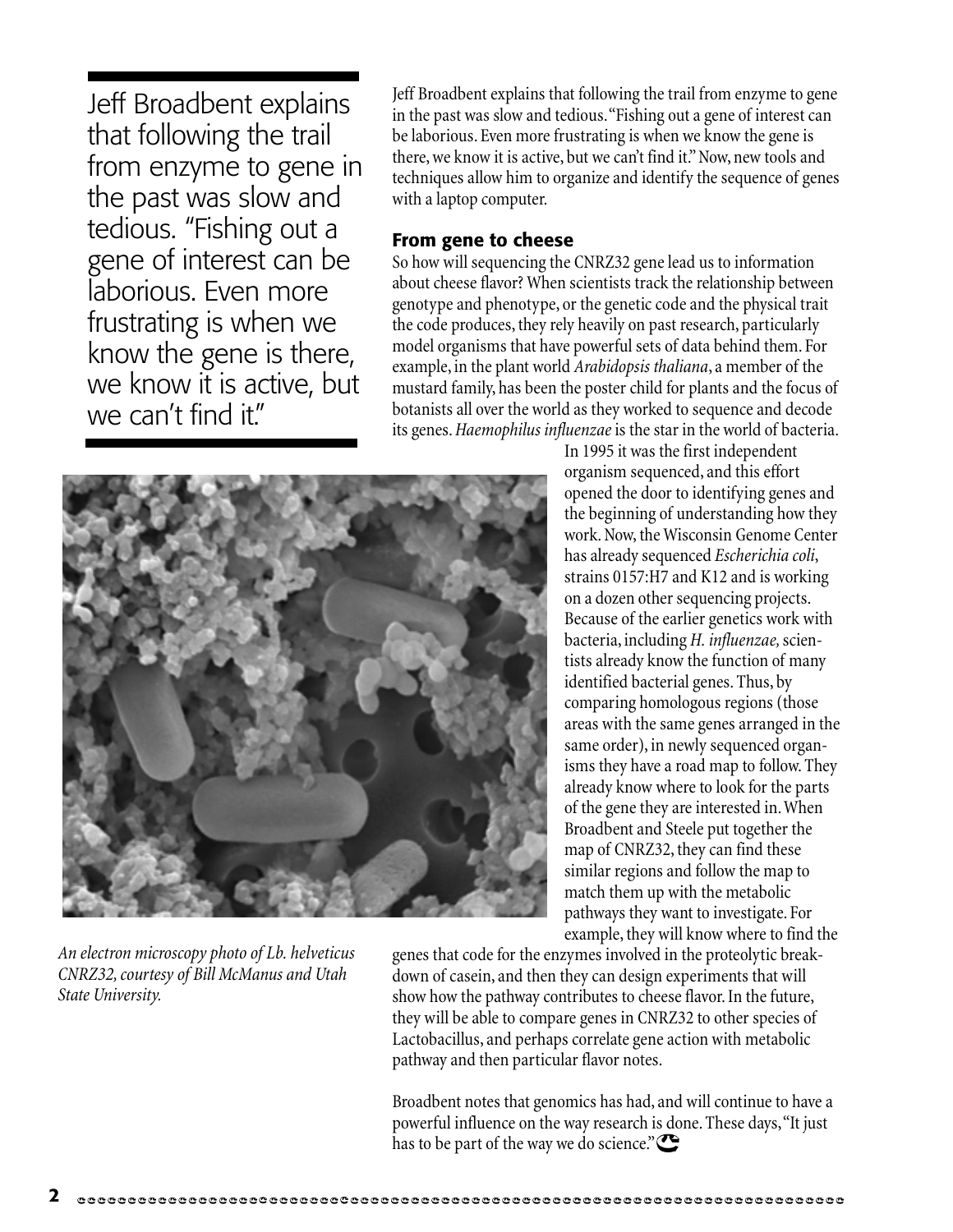## **Genomics and Agriculture**

Although common in the United States, genetically modified foods have been rejected by many people in Europe and Japan. The controversy surrounding modified foods continues, influencing international trade, straining foreign relations and costing farmers thousands of dollars. Gene research offers an alternative by providing scientists with knowledge about genes that they can use to speed up and enhance conventional breeding of crops. This enhanced breeding approach allows scientists to select the genes they are interested in by using genetic markers as a guide, which can save lots of time. Although marker assisted selection has been around for at least a decade, it hasn't really lived up to expectations. However, new techniques adapted from the DNA testing methods developed for medical diagnosis will likely speed up the process of linking traits to markers allowing agricultural researchers to tap into the breeding of plants powered by genomics.

Wisconsin's dairy producers will benefit from the power of genomics, too. George Shook, University of Wisconsin dairy cattle geneticist is leading a team of researchers looking for the genetic basis of both resistance and susceptibility to Johne's disease. Johne's is a costly disease, affecting between 20 and 40 percent of US dairy herds. Johne's is also known as paratuberculosis, from *Mycobacterium paratuberculosis*, the bacterium that causes this slowdeveloping intestinal disease that has no treatment. Along with identifying genes that confer resistance to Johne's, genomics may point the way to more effective testing, treatment and prevention. Dr. Elizabeth Manning, one of the investigating scientists, suggests that these powerful research techniques can help us learn about both the host and the organism. "When we know what is going on then maybe we can figure out a way to interfere." she explains. That method could include developing vaccines.

Meanwhile, another team of researchers has identified the first genetic abnormality associated with a susceptibility to Crohn's disease, the human chronic intestinal disease that resembles Johne's in cows. In humans, genetic susceptibility to Crohn's disease may arise from an altered immune response to bacterial components. Essentially, the immune system in someone

genetically susceptible to Crohn's doesn't recognize the invading bacteria and thus doesn't launch an all out response. Is that bacterium the same one that causes Johne's disease in cows? We really don't know, but genomics offers new tools to help us find out.  $\bullet$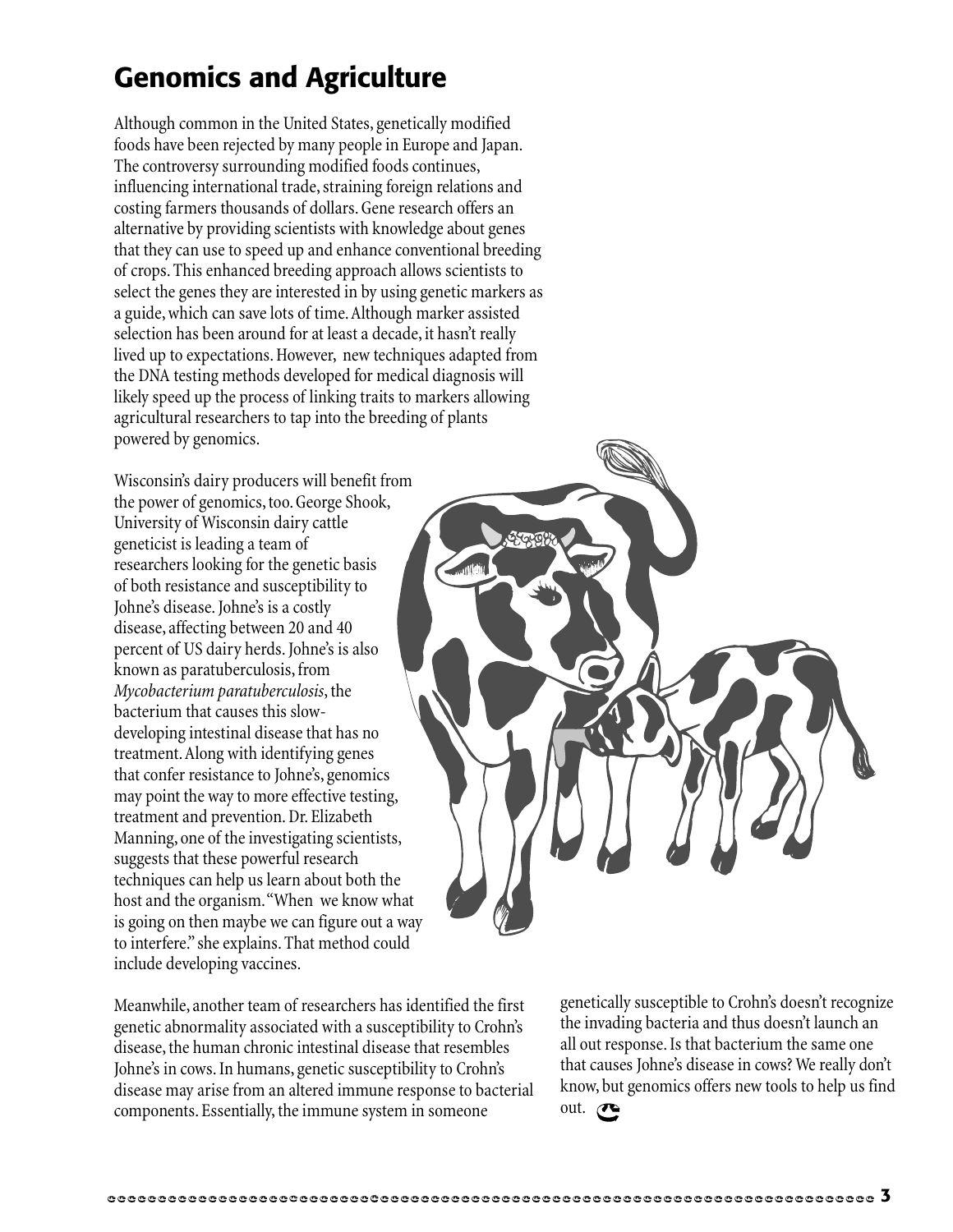### **Interested in making Dutch cheeses?**



#### **Workshop Schedule**

Day 1, Lecture Topics A brief overview of the Dutch Dairy Industry Starter Manufacture Ripening techniques Quality control Cheese yield Cheese manufacturing procedures Packaging Cheese defects Salt brines Mechanization Pressing techniques

Day 2 Hands on cheese manufacture Waxing and plasticoating of cheese Wrap-up discussion

Holland's long history of cheese production may have begun as early as two centuries B.C.; in Friesland pots and vessels suggest cheesemaking started that early. We know that Dutch bargemen paid their tolls in cheese as they traveled down the Rhine as early as 1100 A.D.

Today, Holland remains one of the world's largest exporters of cheese. Although most cheeses including Gouda and Massdammer, are mass produced, the Dutch still regard cheesemaking as an art form. For this reason Dutch cheeses are known around the world for their workmanship and quality.

#### **CDR will present an artisan cheese workshop**

CDR's next artisan workshop will focus on the techniques and production methods of Dutch cheeses. After one day of lectures, attendees will gain cheesemaking experience from experts from Holland.

One of our guest cheesemakers, E. J. Osterloo, has been an instructor with the Agrarische Hogeschool Frieslan – Van Hall Instituut, for over twenty years. His current book "Kaas" is used as an instructional textbook at the school. We will include an English Language version of this book with the instructional materials. Fons Michealson, our second guest cheesemaker, is a cheese making instuctor at the AOC Friesland School in Leeuwarden in Holland. He is also the chairman of the European Alliance of Teachers in dairy technology.

#### **For more information**

This artisan workshop takes place September 25 and 26, 2001 at the University of Wisconsin— Madison. For more information about the program, call Jim Path at (608) 265-2253. To register, contact CALS Outreach Services at (608) 263-1672.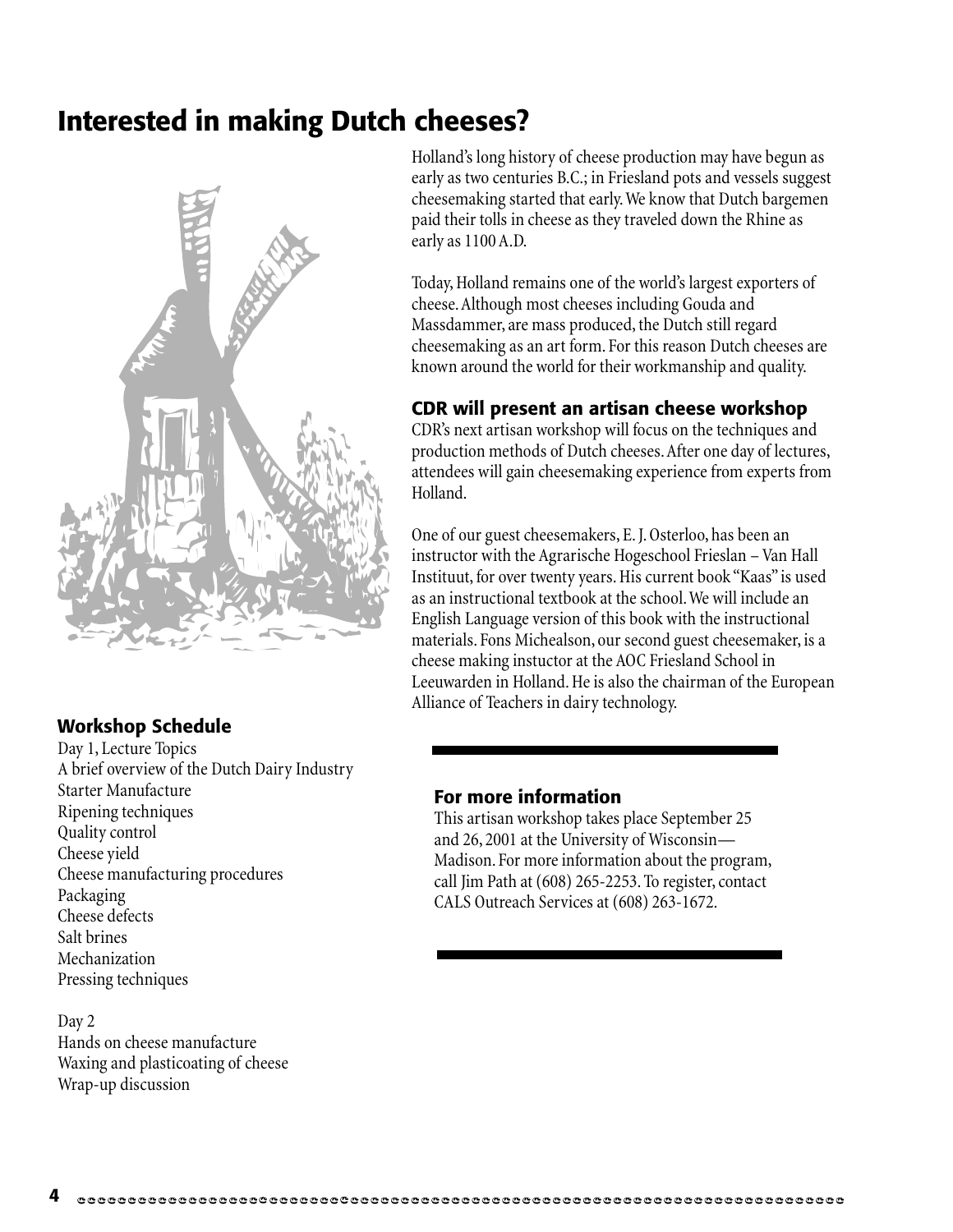

#### **The Small Dairy Resource Book**

Information sources for farmstead producers and processors by Vicki Dunaway

Vicki Dunaway's 56 page booklet is a comprehensive bibliography of resources for the dairy industry. It is geared to the small, alternative producers and processors but anyone interested in dairy products will find something here. Dunaway reviews books about cheese, ice cream, safety, animals, and feeds and grazing. Her appendix lists suppliers, consultants, courses and useful websites.

When I found Dunaway's review of The Complete Dairy Foods Cookbook: How to Make Everything from Cheese to Custard in Your Own Kitchen I knew she had done a thorough job. Edited by E. Annie Proulx, the Pulitzer Prize winning author of the Shipping News, this book was published in 1982 and is now out of print. This is still my favorite book about cheese and worth tracking down. Dunaway notes that it "is the most well-researched book of its kind that I've come across." It is still available through used book dealers, and the Internet is an ideal way to locate it. (Dunaway suggests www.bookfinder.com) Expect to pay up to \$25 for a used copy, unless you get lucky like I did when I found it at a garage sale in Madison for less than a dollar.

Dunaway's resource book was supported by the Southern Region Sustainable Agriculture Research and Education program (SARE) and can by ordered by phone, (802) 656-0484, or retrieved via the internet at www.sare.org/san/htdocs/pubs/

#### **Cheese Moisture: Its Variations and Measurement**

Special Guest Editor Section Journal of AOAC International March/April 2001 Vol. 84, No. 2

This is actually a group of six articles, edited by Bob Bradley, covering analytical techniques for measuring cheese moisture. Paul Kinstedt, David Barbano, David McKenna, and Doug Emmons are among the group of authors that address analytical variations by method, cheese variety and instrumentation. Contact the AOAC International to get a copy: 481 North Frederick Ave. Suite 500 Gaithersburg, MD 20877-2417 Phone: 301-924-7077 Fax: 303-924-7089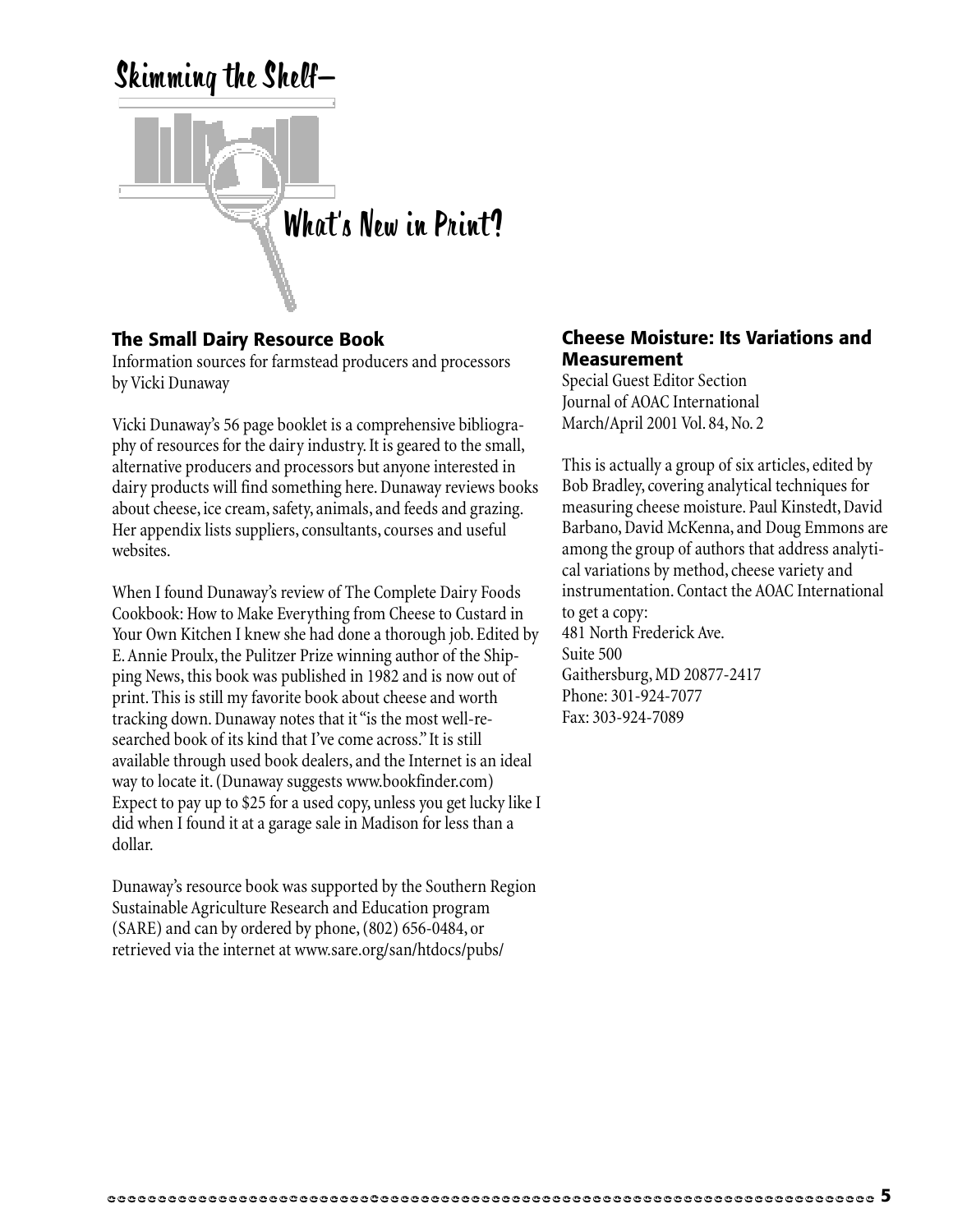#### **Professor Bradley heads out to pasture**

Thirty seven years ago Robert L. Bradley, Jr. joined the Department of Food Science at the University of Wisconsin. I can't list everything he accomplished during his career at the University (it would take up the entire page), but I can tell you that he was busy. Dr. Bradley is well known for his research; he published over 100 papers and book chapters on topics ranging from cleaning and sanitation to improved methods for analyzing dairy products. His extension role has been a big part of his career, too. Many people in the dairy industry met Dr Bradley through the workshops and short courses he developed to teach them about milk pasteurization and ice cream making. Dr. Bradley's legendary role of teacher has influenced food science students for decades, in class and as the coach of the Dairy Products Judging Team. We all know he'll probably take on the role of emeritus professor rather slowly, spending less and less time at Babcock Hall. Then it will be Spring and the trout will be rising and the morels will come up. And he'll be out of here.

#### **CDR staff in training**

Carol Chen's efforts to learn more about the machinability of cheese have snared a large share of the CDR staff. We are currently training to be reproducible, repeatable and reliable

instruments who can judge the texture of cheese. Carol plans to use her group of highly trained "instruments" as she investigates the characteristics of cheese and how they correlate with shredding, slicing and grinding properties during food processing.





*Dr. Bradley scrutinizing his Sensory Standards for Aging Judges, a kit presented to him by Bill Wendorff at a recent cheese grading workshop. Bradley can use his kit (which packs a wallop, according to Wendorff) to refresh his taste buds on bitter flavors, horsey flavors, the essence of lipolized butter oil, and catty flavors.*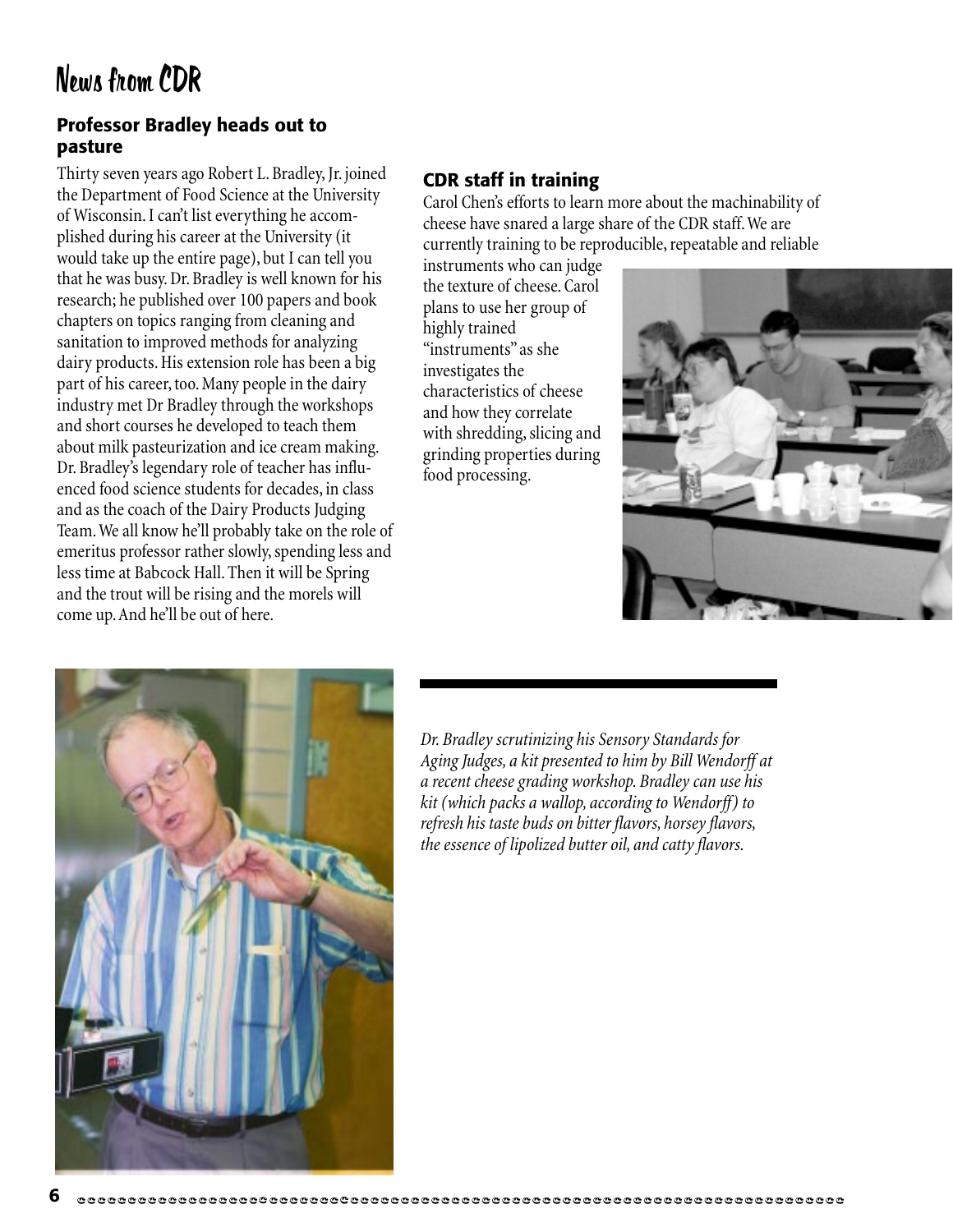



#### **Babcock Dairy Store sports a new look**

You'll enjoy the same tasty ice cream that you've learned to crave at the Babcock Dairy Store, but the surroundings have changed. Reopened just this week after months of work, the store sports a cheery color scheme, a new seating area, and even a hallway to slow those cold winds blowing off Lake Mendota.

John and Donna Hansen are the benefactors behind the remodeling effort. John is a UW-Madison alumnus who grew up on a dairy farm and worked in a cheese plant before successfully launching Kwik Trip Inc. in 1965.

The Babcock Dairy Store is celebrating a week long Grand Opening, beginning with a reception on July 31, 2001. Stop in and check out the new store, a superb setting that amply displays the best ice cream in the world and Walt Brandli's fine cheeses.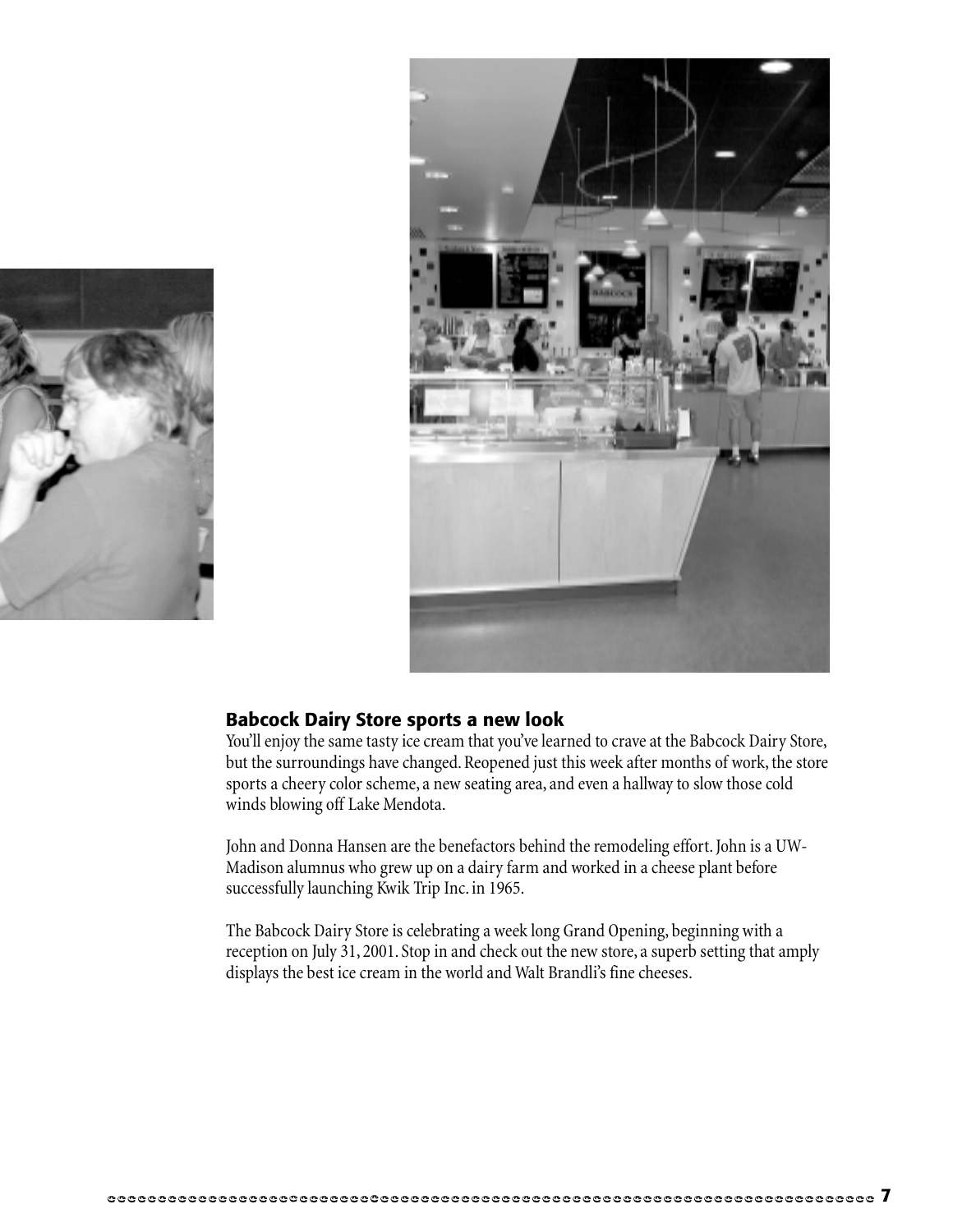## **Reverberations from the Food Allergen Partnership**

### Equipment cleaning is " a crucial control point."

#### **Preventing cross contamination**

- ♦ Schedule production with allergen control in mind
- Be careful with common utensils
- ♦ Employee awareness and training are important
- ♦ Develop an allergy prevention plan that identifies sources of contamination and method of control

Although food allergies certainly aren't a recent phenomenon, they have certainly been a popular topic in the news lately. The Food Allergen Partnership in January 2001 drew attention to this issue when it released results of finished product surveillance samples. The project was a collaborative effort of the US Food and Drug Administration (FDA), the Minnesota Department of Agriculture and the Wisconsin Department of Agriculture, Trade and Consumer Protection (WDATCP). Allergen-related recalls have increased in recent years and the Project attempted to address the increase by examining industry handling of food allergens. Although almost any food can cause an allergy, the Project focused on peanut and egg allergies, two of the eight foods that cause ninety percent of food allergies. (The rest of the lineup includes milk and milk products, wheat, tree nuts, soy, fish and shellfish.)

Routine regulatory inspections were conducted in Minnesota and Wisconsin at 13 ice cream plants, 54 bakery establishments and 18 candy manufacturers. During the process, inspectors compared raw ingredients in the formulations to the finished product labels. They found raw ingredients that were omitted from the label in twenty five percent of the plants they inspected.

In addition, ten percent of the samples they analyzed were positive for egg, and twenty-five percent of the 73 samples were positive for peanut residue.

The Project report notes that, "Food allergens may become part of a food through unintended routes." Equipment cleaning is a crucial control point, contamination commonly occurs when clean up and sanitation are ineffective. Rework was a problem, too. Thirty seven percent of the firms used rework and of these, 40% of the MN firms and 55% of WI firms had product that was positive for undeclared allergies.

Preventing cross contamination can be relatively simple. For example, report authors suggest that manufacturers schedule production with allergen control in mind. Be careful when common utensils are used in production of allergen and nonallergen products. Some manufacturers use separate, or dedicated equipment to prevent cross contamination.

The authors of the Food Allergen Partnership report suggest that industry awareness in essential and employee awareness and training are equally important. They recommend an allergy prevention plan to identify sources of contamination and methods to control them.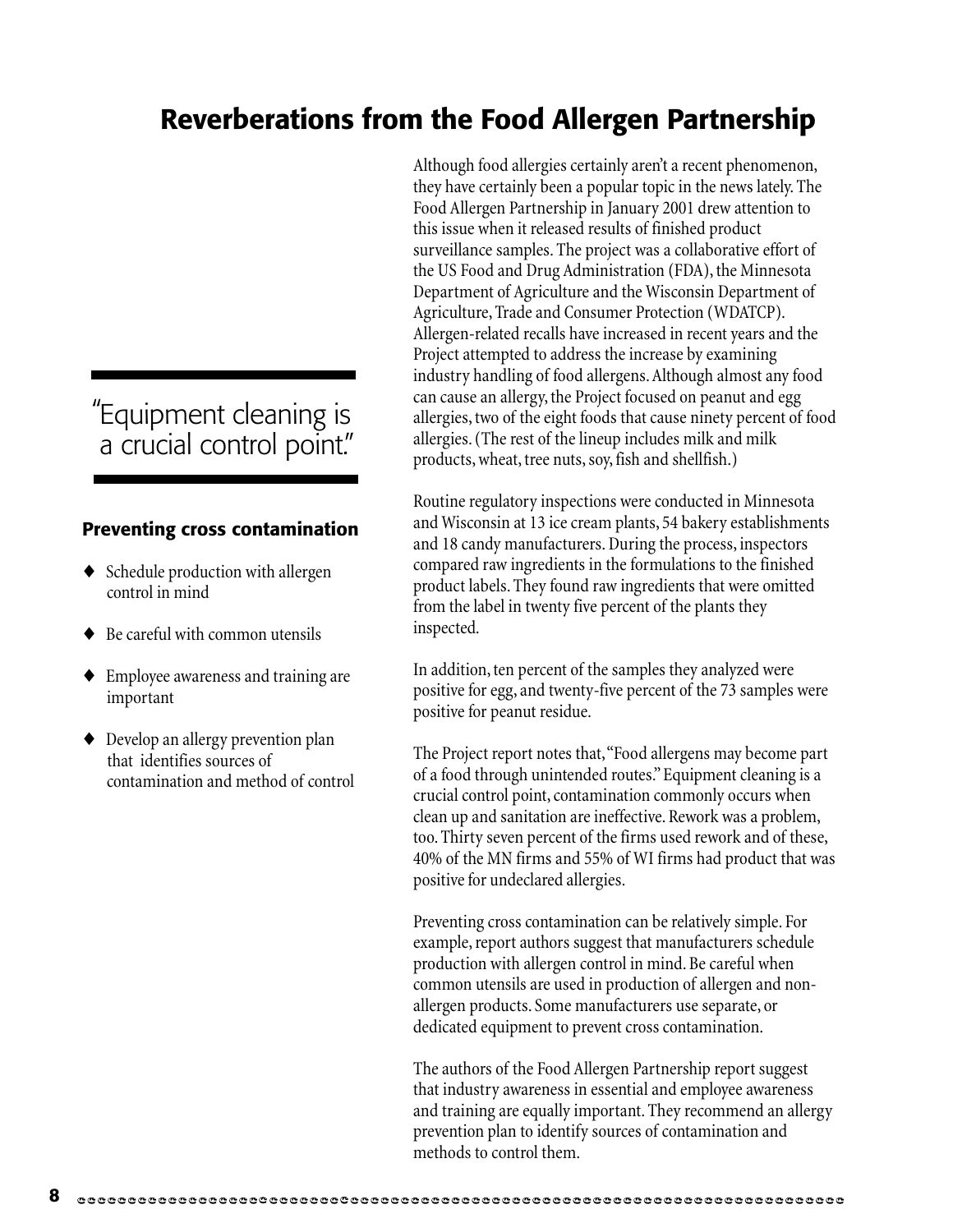#### **Resources**

Food Allergen Partnership, report www.cfsan.fda.gov/~dms/alrgpart.html

For labeling guidelines: National Food Processors Association www.nfpa-food.org www.nfpa-food.org/science/FoodAllergenLabelingGuidelines

U. S. Food and Drug Administration Center for Food Safety and Applied Nutrition www.cfsan.fda.gov/~dms/wh-alrgypart.html



Approximately seven million Americans have food allergies and the FDA takes its role of controlling food allergens seriously. They recently announced plans to inspect thousands of food processing plants for undeclared allergens. The food industry takes this problem seriously, too. They have worked up voluntary labeling standards that would disclose sources of flavorings that could cause allergy problems. The National Food Processors Association (NFPA) coordinates a group of food trade associations and other interested organizations, the Food Allergy Issues Alliance, that focus on allergy related issues. Along with labeling standards, NFPA is currently developing a Manual for Food Allergen Management to help the food industry adopt a Code of Practice for managing food allergens.

An announcement from the International Food Technologists (IFT) meeting...

The US Food and Drug Administration (FDA) recently announced that it plans to follow the Midwest project with national testing. After training inspectors, the FDA plans to inspect as many as 6,000 food processing plants in an effort to prevent accidental contamination of food.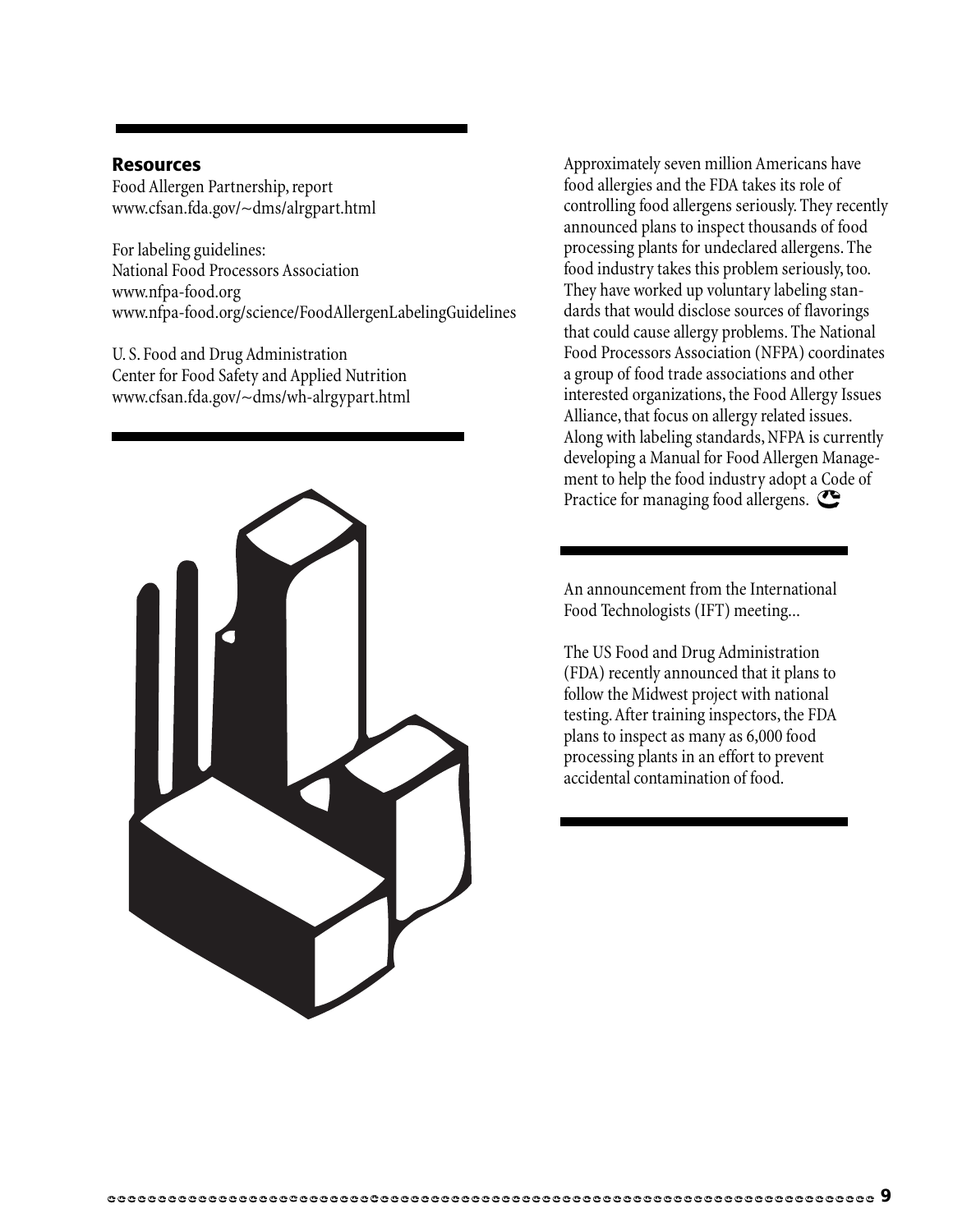# Curd Clinic

*Curd Clinic doctor for this issue is Robert Bush, M.D., University of Wisconsin-Madison*

 We used to do a continuous run in our cold pack cheese operation, producing Swiss Almond, sharp Cheddar, and Jalapeno all in one day. Now, we have been told that we have to clean after every run because of food allergens. Could a tiny piece of almond in the sharp Cheddar really cause that much of a problem?  $\boldsymbol{U}$ .

 The answer to this question is yes, yes, yes! Although food allergies only affect a very small portion of the U.S. population the effect can be serious. The exact number of suspected individuals is not known, but estimates place the total prevalence at about 1-2% of the population. Food allergies are more common in children than adults and prevalence rates between 3-6% have been estimated. The most common problems seen in children are reactions to milk and eggs which may be outgrown as the child ages, often around the age of puberty. A study of hospital admissions to 73 Colorado emergency departments estimated that there are approximately 950 severe reactions to food annually in the United States. The number of fatalities as a result of food allergic reactions is not entirely known although a national registry for food allergic related deaths reports 32 fatalities between 1994 and 1999. This probably underestimates the exact numbers. A.

The fatalities typically affect younger individuals, from age 2 to 33 years. Peanuts accounted for 63% of the fatalities and tree nuts accounted for 10%. Two other deaths occurred from milk and fish.

#### **Foods that cause allergies**

What are some of the common foods that cause food allergies? In the U.S. population, peanuts are the most common food that causes allergic reactions across all age groups. In children, as mentioned above, milk and egg are common causes of allergies. Soybean protein may also be a problem and in older children peanuts become a significant problem. In adults, tree nuts, peanuts, fish, and Crustacea such as shrimp and lobster are common causes of severe allergic reactions.



However, over 200 different foods have been implicated as the cause of food allergic reactions.

What causes food allergy? Essentially, we all have the ability to become allergic to foods, however, only a few people actually develop sensitivities. Often, people who develop food allergies have other allergies, such as hay fever, or other allergic symptoms like asthma and eczema. These allergies do have a tendency to run in families, suggesting that there is a genetic tendency to develop allergies. Food allergies are the result of an immune reaction to specific proteins in foods. Antibodies of a particular type, called IgE, are directed against these proteins. The antibodies circulate in the bloodstream and attach to cells in the body called mast cells—located in the respiratory system, the gastrointestinal tract, and the skin. Mast cells contain histamine and other chemicals that are released when the person is exposed to the food that contains the protein that causes the allergy.

Typical symptoms from a food allergic reaction include generalized itching, the development of hives, swelling in the face, lips and throat, difficulty breathing, nausea, vomiting, and occasionally diarrhea. Victims can develop severe asthma attacks. Sometimes they develop a shock reaction, which can be fatal if untreated.

#### **Diagnosis**

How are food allergies diagnosed? Often people learn of their allergies from experience and simply avoid problem foods. Physicians can detect whether a person is allergic by performing certain tests, such as a skin test, to identify the specific food allergy. In some instances blood tests can be done, such as a radioallergosorbent (RAST) or an enzyme-linked immunoassay. These tests detect the presence of the IgE antibodies to the specific food.

How much of the food has to be eaten before reaction occurs? The exact quantity that will produce an allergic reaction in an individual is quite variable. However, studies with peanuts indicate that people who are highly allergic to peanuts will notice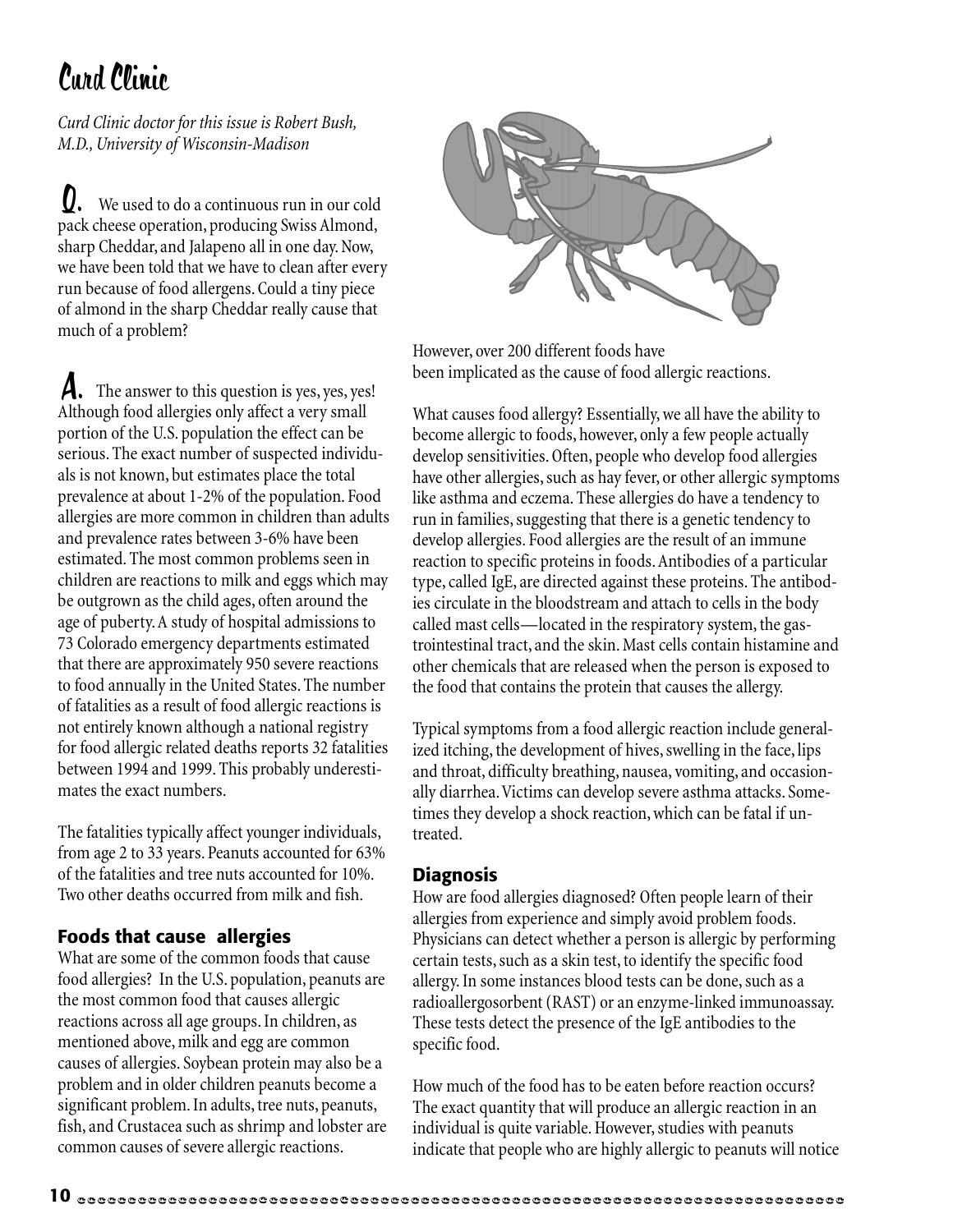objective symptoms—such as a feeling of itching or uncomfortable feeling— after very small amounts of peanut. For example, as little as 5 milligrams of peanut protein may produce reactions such as hives or swelling, diarrhea or vomiting. Thus, in the example cited at the beginning of this article, the presence of a small amount of an almond in cheese could prove very dangerous to highly allergic individuals.

#### **Treatment**

What is the treatment of food allergy? First and foremost the treatment of food allergy is actually prevention by avoiding the problem food. However, individuals with food allergies are at risk for unexpected exposures when they consume products that are not labeled as containing the food allergen. Food allergic consumers rely on the manufacturers to provide appropriate product labeling. Recent studies on food products, many of which are manufactured in Wisconsin and the upper Midwest, indicated that inadvertent contamination by food allergens was common. Therefore, it is incumbent on the manufacturer to minimize risk to food allergic individuals by proper cleaning and minimizing any risk of contamination of their product. If the product does indeed contain potential allergens, label them accordingly. New regulations state that common names should be used to avoid confusion, such as using terms like milk products in place of casein because most people do not understand that casein is a milk protein. Even when people allergic to milk realize that casein is a common milk protein, their friends and relatives may not make the connection and mistakenly reassure them about the safety of prepared food.

In conclusion, food allergies, although not common, can be lethal. Minute quantities of the food contaminating products can be a source of hazard for the food allergic individual. Consumers rely heavily upon the quality controls and safety procedures of the food processors to ensure their health, and their lives.  $\bullet$ 

## Calendar, continued from page 12

**Nov. 1-3 Great Lakes Dairy Sheep Symposium.** Eau Claire, WI. Program Coordinator: David Thomas (608) 263-4306.

**Nov. 7-8 Wisconsin Cheese Grading Short Course.** Madison, WI. Call Bill Wendorff at (608) 263-2015.



Please help us keep our mailing list current! Simply phone, fax or e-mail the information requested below to:

> *The Dairy Pipeline* Center for Dairy Research 1605 Linden Dr. Madison, WI 53706 phone: 608/262-8015 fax: 608/262-1578

| Street Address ––––––––––––––                             |
|-----------------------------------------------------------|
|                                                           |
| <b>City</b>                                               |
| <b>State</b>                                              |
| <b>Zip</b>                                                |
| <b>Codmeiling code)</b>                                   |
| $\Box$ CHANGE $\Box$<br><b>REMOVE</b><br>D<br>Ы<br>A<br>┑ |